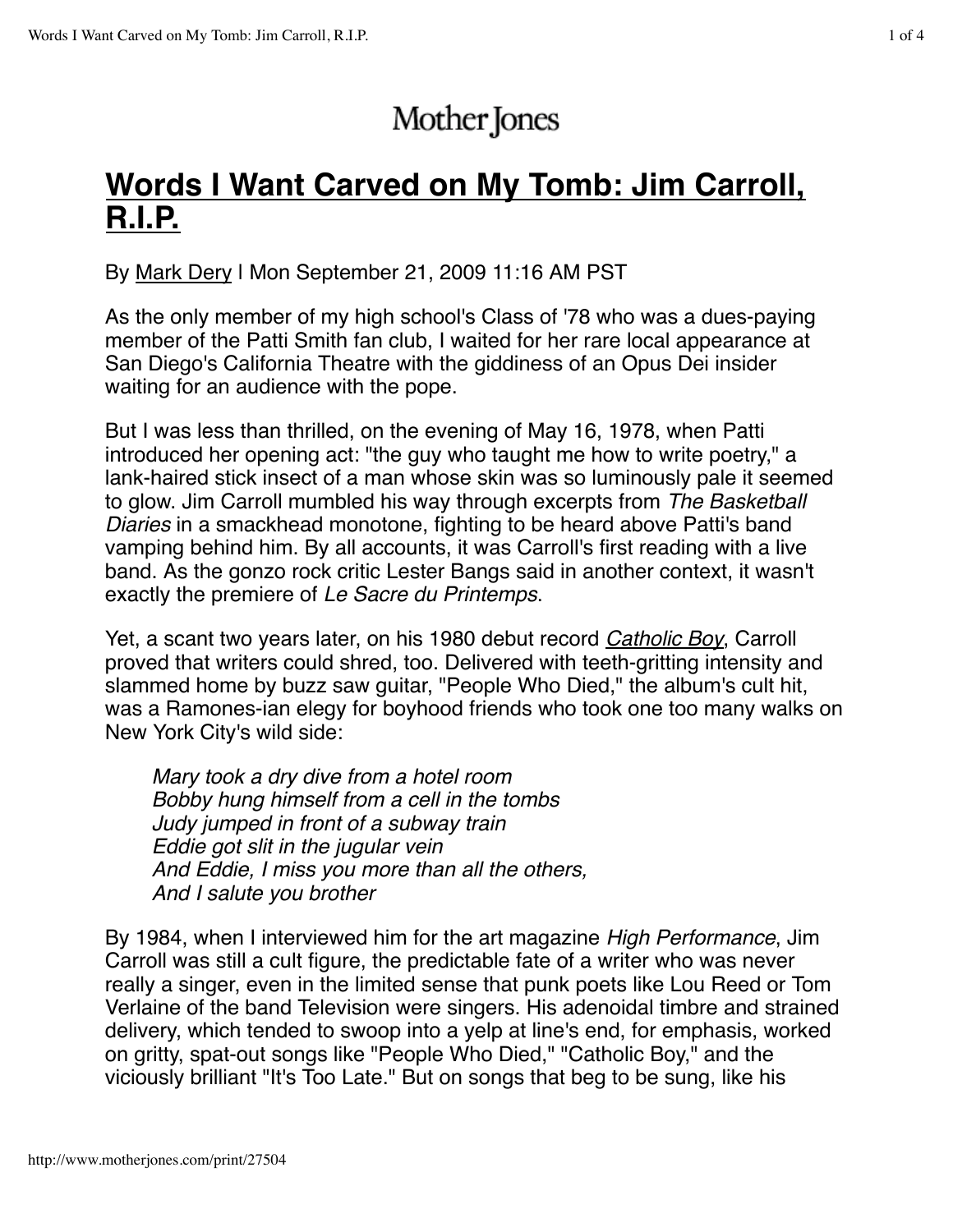ill-advised cover of Lou Reed's "Sweet Jane" or his own Springsteen-ish "Day and Night," Carroll's vocal style grated.

More than Patti or Lou, Jim Carroll was a creature of the printed page, with a writer's fastidious attention to literary joinery, a writer's ear for the cadences of words on paper, a writerly introversion that always seemed scalded by the spotlight, no matter how many times he performed. His speaking voice had a toneless quaver that made him sound as if he was always on the verge of tears—"the tremulous delicacy of a poet," Dennis Miller called it, in a talk show interview, prompting Carroll to jokingly concede that "friends, when I call them up on the phone, they go, 'Did a parent just die or something'?" In "8 Fragments For Kurt Cobain" (from his 1998 book of poems, *Void Of Course*), he's more revealing: "My voice has a quiver/ A quiver is where you keep arrows until you shoot them."

The cross Jim Carroll had to bear was his liminality. He was a writer's idea of a punk rocker and a punk rocker's idea of a writer. The seemingly insuperable obstacle that confronts every would-be rock poet is the hard truth that, when most people listen to pop music, they hear the words and the music as a gestalt, a seamless thing whose meaning is greater than the sum of its parts. That's why the meaning of the best pop songs is elusive, irreducible, confounding explication; pinned to the page, most rock lyrics (with the notable exceptions of Patti, Dylan, Leonard Cohen, et. al.) sound either brain-dead or bathetic or unbearably pretentious. This is a revelation to nobody but that geek who quoted Kansas's "Dust in the Wind" in your high-school yearbook. Yet, seamlessly integrated into the musical micro-world of a pop song, words especially impressionistic non-sequiturs like the Burroughsian cut-ups and snippets of "found" language favored by elliptical lyricists like David Byrne and David Bowie—can seem depthlessly profound, at least for the two- or threeminute lifespan of most pop songs. And who needs more than three minutes of profundity, anyway?

Jim Carroll gave us that—at least—on nearly every song on his ferociously honest first record, as well as some of the cuts on his 1998 spokenword-and-music release, *Pools of Mercury*. How many poets, let alone rock poets, give us half that much? How many debut records are half as brilliant? How many brain-rattlingly great lines does a writer have to give us before we're willing to count him among the company of the good, maybe even the exalted? What is a writer, when he's gone, but a few good lines and maybe a prickling on the back of the neck, that feeling of something passing by when we read one of his poems or drop the needle on one of his records?

*I feel her skin...it's thin and white as pressed milk I closed my eyes and she vanished just like burnt silk*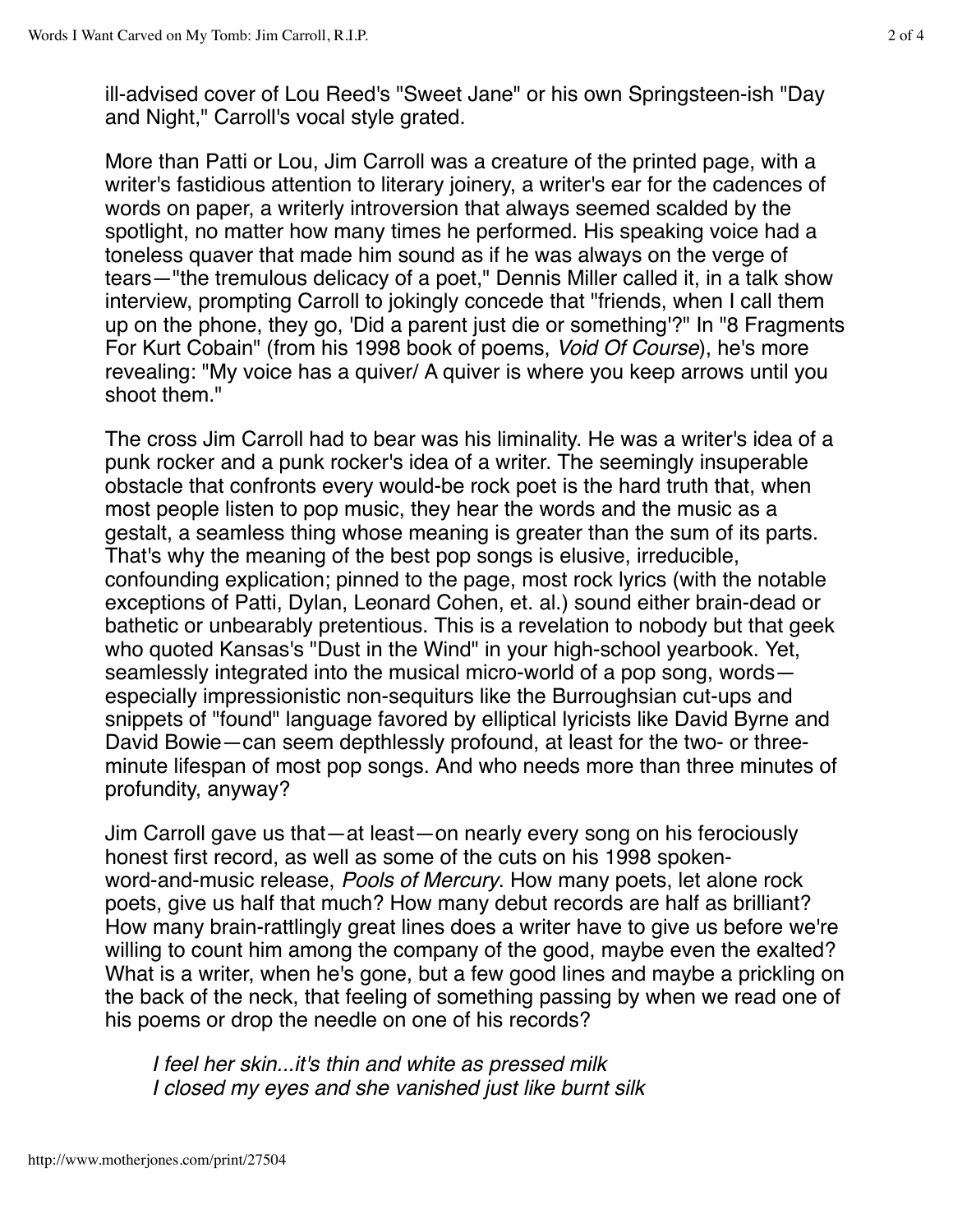*And what remains was like some fallen thunder And my lips were chained; they were filled with empty wonder But the stars tell lies, it blinds the only warningAnd when darkness dies, there's nothing left but morning...* — "Day and Night," *Catholic Boy*

*They wait in shadows and steal the light from your eyes To them vision's just some costly infection But listen, you should come with me I'm the fire, I'm the fire's reflection I'm just a constant warning to take the other direction*

*Mister, I am your connection* — "City Drops Into the Night," *Catholic Boy*

*I want the angel Whose dreams are fatal They cause the snake's milk to run and curdle*

*I want the angel Whose darkness doubles It absorbs the brilliance of all my troubles* — "I Want the Angel," *Catholic Boy*

When I heard Jim Carroll had died of a heart attack on September 11, at the age of 60, I wondered if there was a less consoling story behind the official version. Sixty seemed young, even for an ex-junkie ravaged by his teenage excesses. On the Web, I found a shocking photo of Carroll at 57, looking like 87—gap-toothed, sunken-eyed, emaciated. A post on the blog Ephemerist described an abortive attempt at a reading by a confused, disorganized Carroll; he'd been ill, the "gaunt, sunken, stooped" author told the crowd. In the accompanying comment thread, saddened fans wondered if he'd relapsed into heroin addiction or gotten hooked on meth.

Reading between the lines of Carroll's online bios, where his literary and musical output seems to end in 2000, I think I see an aging writer taunted into silence by his younger, more successful self, struggling to shake off his retro-'80s reputation, scrambling to make a buck. Reportedly, he'd been at work for the past decade or more, on a novel called *The Petting Zoo*. A decade is a long time, especially in a culture where you're only as good as your last act. He died at his writing desk.

*Catholic Boy* inspired me, an English major with a hyperactive record collection, to bluff my way to the mike stand. In 1983, fresh out of college, I moved to New